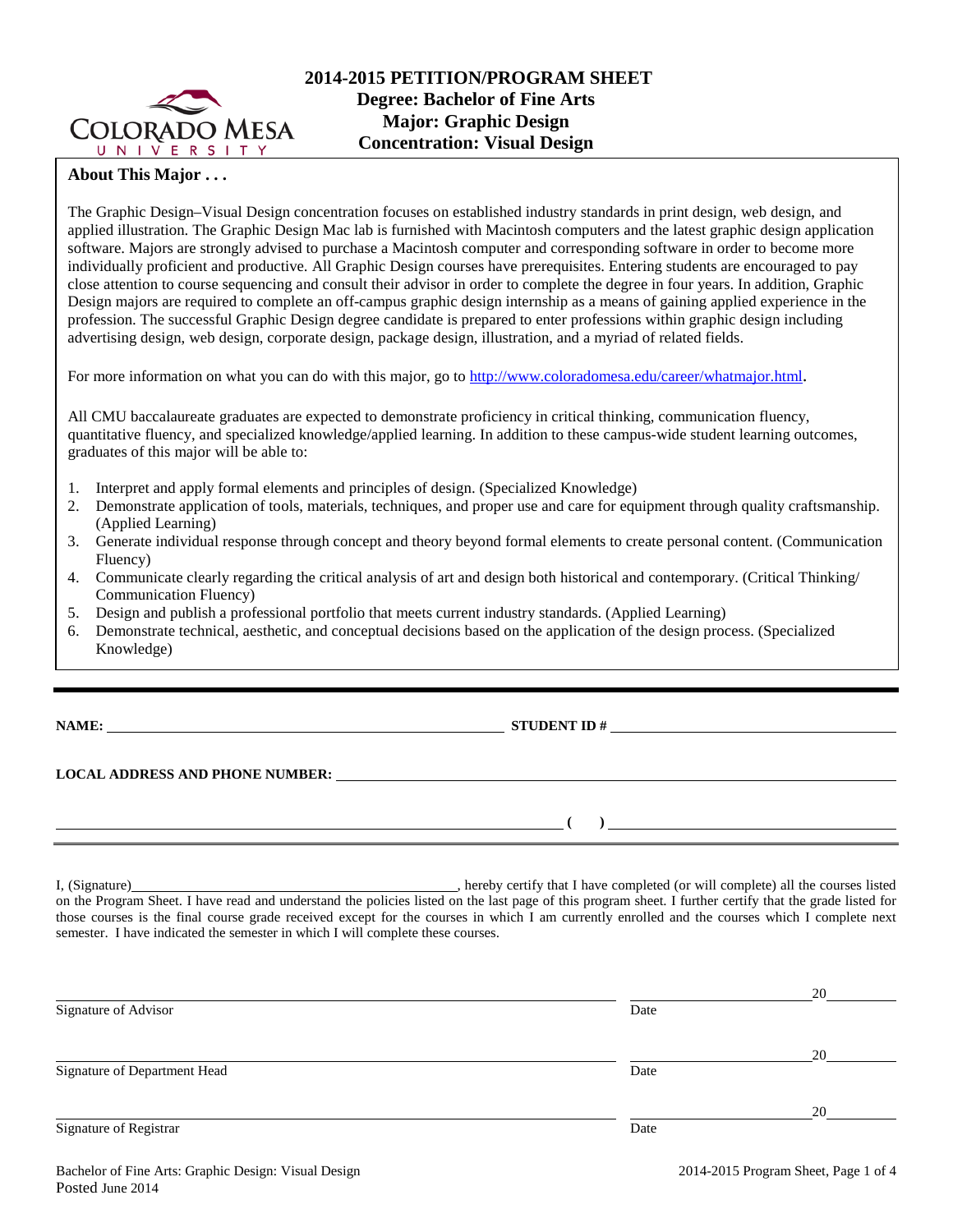#### **Students should work closely with a faculty advisor when selecting and scheduling courses prior to registration.**

Degree Requirements:

- 120 semester hours total (Students must complete a minimum of 30 of the last 60 hours of credit at CMU, with at least 15 semester hours in major discipline courses numbered 300 or higher).
- 40 upper division credits (A minimum of 15 taken at the 300-400 course levels within the major at CMU).
- 2.00 cumulative GPA or higher in all CMU coursework
- A grade of B or A in all coursework toward the major content area
- No more than 6 semester hours of independent study courses can be used toward the degree.
- Pre-collegiate courses (usually numbered below 100) cannot be used for graduation.
- When filling out the program sheet a course can be used only once.
- A student must follow the CMU graduation requirements either from 1) the program sheet for the major in effect at the time the student officially declares a major; or 2) a program sheet for the major approved for a year subsequent to the year during which the student officially declares the major and is approved for the student by the department head. Because a program may have requirements specific to the degree, the student should check with the faculty advisor for additional criteria. It is the student's responsibility to be aware of, and follow, all requirements for the degree being pursued. Any exceptions or substitutions must be approved by the student's faculty advisor and Department Head.
- See the "Undergraduate Graduation Requirements" in the CMU catalog for additional graduation information.

**GENERAL EDUCATION REQUIREMENTS** (31 semester hours) See the current Colorado Mesa University catalog for a list of courses that fulfill the requirements below. If a course is on the general education list of options and a requirement for your major, you must use it to fulfill the major requirement and make a different selection within the general education requirement.

| Course No Title                                                                                                                                  |   | Sem.hrs Grade Term/Trns |
|--------------------------------------------------------------------------------------------------------------------------------------------------|---|-------------------------|
| <b>English</b> (6 semester hours, must receive a grade of "C" or better and<br>must be completed by the time the student has 60 semester hours.) |   |                         |
| ENGL 111 English Composition                                                                                                                     |   |                         |
| <b>ENGL 112 English Composition</b>                                                                                                              | 3 |                         |
| <b>Math:</b> MATH 110 or higher (3 semester hours, must receive a grade<br>of "C" or better, must be completed by the time the student has $60$  |   |                         |

of "C" or better, must be completed by the time the student has 60 semester hours.)  $MATH 1$ <sub>\_\_\_\_\_</sub>\_\_

\_\_\_\_\_\_ \_\_\_\_ \_\_\_\_\_\_\_\_\_\_\_\_\_\_\_\_\_\_\_\_\_\_\_\_ \_\_\_\_ \_\_\_\_\_ \_\_\_\_\_\_\_\_

\_\_\_\_\_\_ \_\_\_\_ \_\_\_\_\_\_\_\_\_\_\_\_\_\_\_\_\_\_\_\_\_\_\_\_ \_\_\_\_ \_\_\_\_\_ \_\_\_\_\_\_\_\_ \_\_\_\_\_\_ \_\_\_\_ \_\_\_\_\_\_\_\_\_\_\_\_\_\_\_\_\_\_\_\_\_\_\_\_ \_\_\_\_ \_\_\_\_\_ \_\_\_\_\_\_\_\_

**Humanities** (3 semester hours)

**Social and Behavioral Sciences** (6 semester hours)

**Natural Sciences** (7 semester hours, one course must include a lab)

\_\_\_\_\_\_ \_\_\_\_ \_\_\_\_\_\_\_\_\_\_\_\_\_\_\_\_\_\_\_\_\_\_\_\_ \_\_\_\_ \_\_\_\_\_ \_\_\_\_\_\_\_\_

| <b>History</b> (3 semester hours) |  |  |
|-----------------------------------|--|--|
| HIST                              |  |  |

**Fine Arts** (3 semester hours)

Course No. Title Sem. hrs Grade Term/Trns

### **OTHER LOWER DIVISION REQUIREMENTS** (6 semester hours)

|          | <b>Kinesiology</b> (3 semester hours) |  |
|----------|---------------------------------------|--|
| KINE 100 | Health and Wellness                   |  |
| KINA 1   |                                       |  |
| KINA 1   |                                       |  |

\_\_\_\_\_\_ \_\_\_\_ \_\_\_\_\_\_\_\_\_\_\_\_\_\_\_\_\_\_\_\_\_\_\_\_ \_\_\_\_ \_\_\_\_\_ \_\_\_\_\_\_\_\_

**Applied Studies** (3 semester hours)

### **FOUNDATION COURSES** (18 semester hours)

|                 | Must pass all courses with a grade of "B" or higher. |   |  |
|-----------------|------------------------------------------------------|---|--|
| <b>ARTE 101</b> | Two-Dimensional Design                               | 3 |  |
| <b>ARTE 102</b> | Three-Dimensional Design                             | 3 |  |
| <b>ARTE 118</b> | History of Art - Prehistory                          |   |  |
|                 | to Renaissance                                       | 3 |  |
| <b>ARTE 119</b> | History of $Art -$                                   |   |  |
|                 | Renaissance to Present                               | 3 |  |
| <b>ARTS</b> 151 | <b>Foundation Drawing I</b>                          | 3 |  |
| <b>ARTS 152</b> | <b>Foundation Drawing II</b>                         | 3 |  |

# **GRAPHIC DESIGN MAJOR REQUIREMENTS**

(48 semester hours) Must pass all courses with a grade of "B" or higher. To continue in the program and eventually graduate as graphic design majors a student must earn, within no more than three attempts, at least a grade of "B" in the major requirements.

|                 | Art History Course (3 semester hours)      |   |  |
|-----------------|--------------------------------------------|---|--|
| <b>ARTH 324</b> | <b>History of Graphic Design</b>           | 3 |  |
|                 |                                            |   |  |
|                 | Graphic Design Courses (45 semester hours) |   |  |
| <b>ARTG 215</b> | Graphic Design I                           | 3 |  |
| ARTG 221        | Graphic Design II                          | 3 |  |
| <b>ARTG 224</b> | Intro. to Motion Graphics                  | 3 |  |
| ARTG 301        | <b>Computer Illustration</b>               | 3 |  |
| <b>ARTG 320</b> | Letterforms & Typography                   | 3 |  |
| ARTG 321        | <b>Advanced Typography</b>                 | 3 |  |
|                 |                                            |   |  |
| <b>ARTG 326</b> | <b>Motion Graphics</b>                     | 3 |  |
| <b>ARTG 337</b> | Illustration & Storyboard                  | 3 |  |
| <b>ARTG 338</b> | <b>Advertising Design I</b>                | 3 |  |
| <b>ARTS 360</b> | Sketchbook                                 | 3 |  |
| ARTG 405        | Web Site Design                            | 3 |  |
| <b>ARTG 406</b> | Adv. Web Design                            | 3 |  |
| <b>ARTG 450</b> | <b>Identity Design</b>                     | 3 |  |
| <b>ARTG 493</b> | Portfolio Development                      |   |  |
|                 |                                            | 3 |  |
| <b>ARTG 499</b> | Internship                                 | 3 |  |
|                 |                                            |   |  |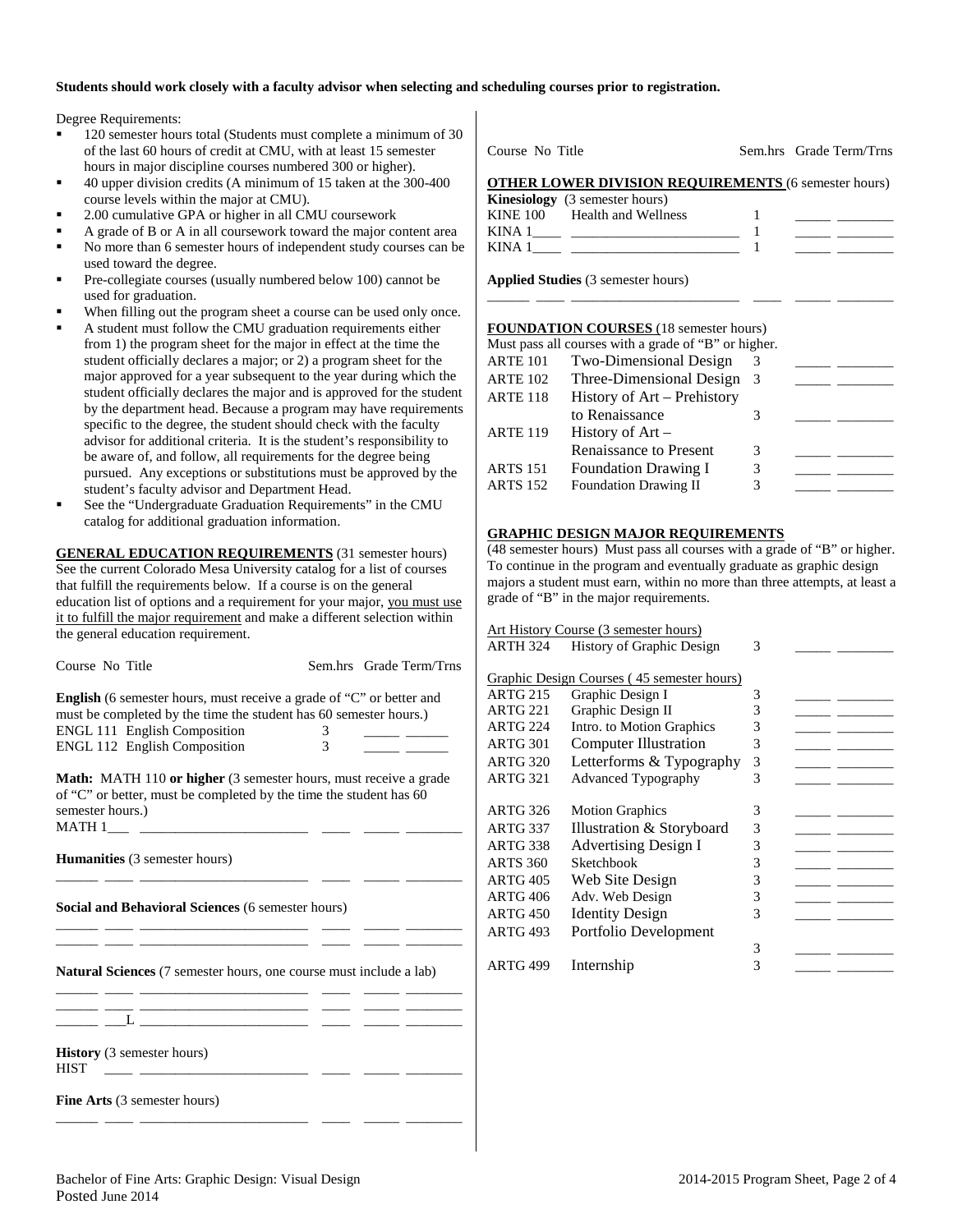**Electives** (All college level courses appearing on your final transcript, **not listed above** that will bring your total semester hours to 120 hours. Excludes KINA activity courses.) ( 17 semester hours; additional upper division hours may be needed.)

| Course No Title | Sem.hrs Grade Term/Trns |
|-----------------|-------------------------|
|                 |                         |

| Course No Title | Sem.hrs Grade Term/Trns |  |  |
|-----------------|-------------------------|--|--|
|                 |                         |  |  |
|                 |                         |  |  |
|                 |                         |  |  |
|                 |                         |  |  |

### **SPECIAL REQUIREMENTS:**

**(1)** In an effort to meet industry standards, Macintosh computers are used exclusively in all computer-based ARTG courses. Majors are strongly advised to consider purchasing a Macintosh and related print and web publication software for personal use. **(2)**

# **ARTG 224, 225, ARTG 300-level courses, and ARTG 400-level courses may be taken upon acceptance into the Graphic Design Program.**

**(3)** Admission in the program after the sophomore year will be contingent upon the student's satisfying the following requirements:

- (a) Completion of Graphic Design Admission Application Form.
- (b) Completion of ARTE 101 Two-Dimensional Design, ARTE 102 Three-Dimensional Design, ARTS 151 Foundation Drawing I, ARTG 215 Graphic Design I, and ARTG 221 Graphic Design II, with a grade of B or A.
- (c) A grade of B or A in all coursework in the major.
- (d) Successful completion of the Graphic Design entrance exam with a minimum score of 80%.

(e) Portfolio Review comprised of Graphic Design work that meets the established Portfolio Review Criteria.

(f) Transfer students must pass the Portfolio Review and entrance exam to be formally accepted into the Graphic Design Program.